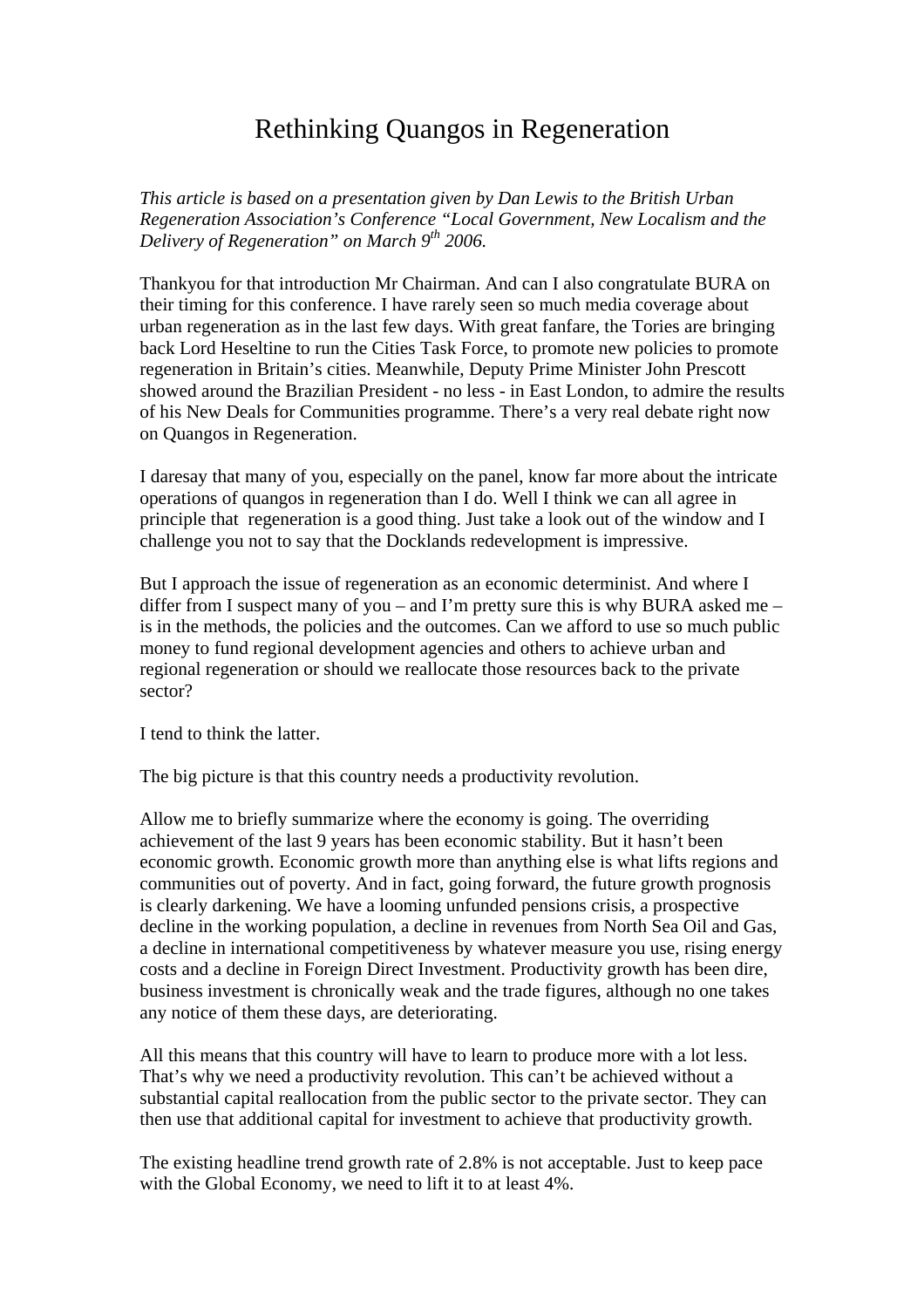But why am I telling you this?

I think that the current thrust of increasing government expenditure is taking us away from that goal. And the many quangos involved in regeneration should be first in the firing line for that redistribution of government wealth back to the people.

Take the growing budgets of the Regional Development Agencies in England alone (figures in millions GBP).

| <b>English Agency</b>                   | 2006/7 | 2007/8 | 2008/9 |
|-----------------------------------------|--------|--------|--------|
| <b>Advantage West Midlands</b>          | 272    | 284    | 291    |
| <b>East of England Development</b>      |        |        |        |
| Agency                                  | 129    | 134    | 138    |
| <b>East Midlands Development Agency</b> | 156    | 163    | 167    |
| London Development Agency               | 373    | 391    | 400    |
| North West Development Agency           | 382    | 400    | 409    |
| <b>One North East</b>                   | 240    | 251    | 258    |
| South East England Development          |        |        |        |
| Agency                                  | 157    | 163    | 167    |
| South West of England Development       |        |        |        |
| Agency                                  | 153    | 159    | 164    |
| <b>Yorkshire Forward</b>                | 295    | 310    | 316    |
| Totals                                  | 2,157  | 2,256  | 2,309  |

Over the next 3 years, these already enormous budgets are set to grow. Add to these the existing budgets for English Partnerships, Invest Northern Ireland, the Welsh Development Agency, Scottish Enterprise, etc. and we are talking about at least several billion pounds, perhaps 2% of government tax receipts.

And people up and down the country have started asking questions. Does London really need a Development Agency?

Why does Invest Northern Ireland – with a population of just 1.68 million – need foreign offices in New York, Boston, Washington, Atlanta, San Jose, Dublin, London, Brussels, Dusseldorf, Tokyo, Seoul, Taipei and now Shanghai?

Yet what's really aroused my scepticism is the publicly financed Inward Investment industry. There might have been a good argument for it in the 1980s; Britain then had a cheap currency and a cheap deregulated labour force and there was a wall of foreign capital from Japanese, American and German companies, looking to set up component assembly plants and call centres. But those days now are now well and truly over. That sort of FDI now bypasses Britain and goes straight to India and China.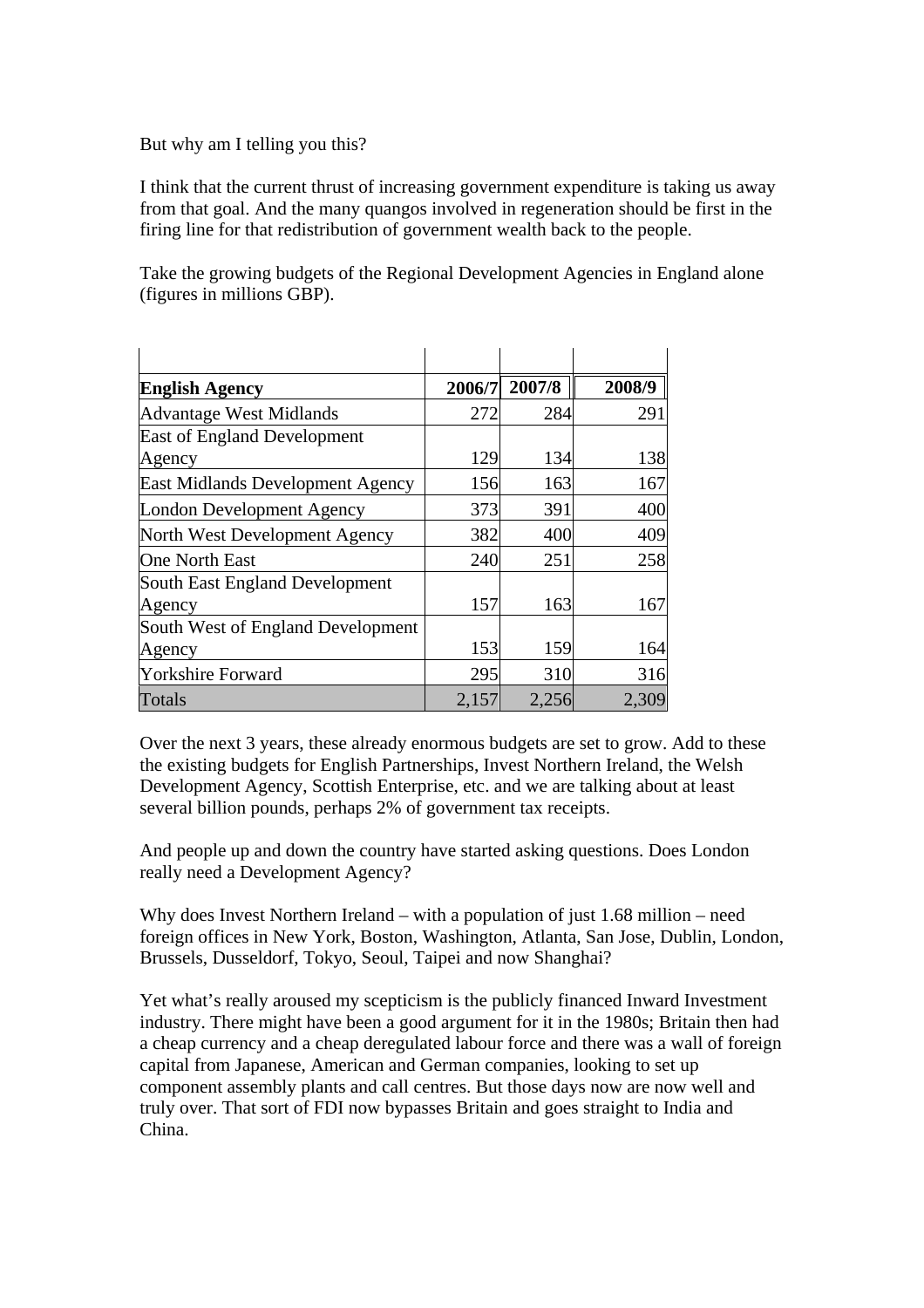Yet the publicly financed inward investment industry continues to prosper. We now have up to 6 different levels of government who by all accounts don't cooperate very well, chasing the same diminishing pot of money. These are the District Councils, the City Councils, the County Councils, the Urban Regeneration Companies, the Regional Development Agencies and the Office for the Deputy Prime Minister. Is this really a good use of public funds?

I think it's a wasteful and disgraceful duplication of effort.

Now some of you might say – so what?

We are regenerating deprived areas and that's a good thing. Well not as well as you should be. I think the outcome of regeneration should be jobs. But today's urban regeneration seems to be all too often about the creation of smart streetscapes, glistening facades and an obsession with increasing urban densities. That last part really irritates me. I think it's just plain wrong to believe that living even closer to your neighbours cheers you up.

The point is this; regeneration has lost its focus. What happens in the workplace is far more important to the regeneration and wealth creation in any given area.

The issue of accountability of the regenerating quangos urgently needs addressing too. This country is still special and unique in that we have had over 300 years of political stability and that our civil service and those who work in the quangos, are not corrupt and have a genuine ethos of public service.

However the real test of anybody's accountability is; can they be sacked?

With politicians, we can do it at the ballot box. With companies, we can find alternatives through competition. With public bodies, it has to be said that the lines of accountability leave very much to be desired. As the Local Government Information Unit will attest, local government is having enormous problems getting their views represented across to public bodies in the public sector. They first report on this "Advance of the Quango State" published in 2000, is soon to be followed by another paper on this same theme. It seems that whatever accountability quangos have today, it is upwards to temporarily positioned central government ministers who let's face it, don't fully understand them, rather than downwards to local government. And that is why many see powerful executive agencies as a threat to local democracy and representative government.

It's time to rethink quangos in regeneration. As government finances become tighter, the Regional Development Agencies and the others will increasingly look like the low hanging fruit of the oversize state. They should be scaled back over time and their budgetary wealth reallocated back to the capital-starved taxpayer. The way to help the regions and deprived areas is with infrastructure and above all infuse the private sector with a surplus of capital. The increasing penetration of broadband internet suggests that a dynamic rural economy is within our grasp.

As I said earlier, the country desperately needs a productivity revolution to generate a higher growth rate to lift the deprived areas of our land out of poverty. That's what is